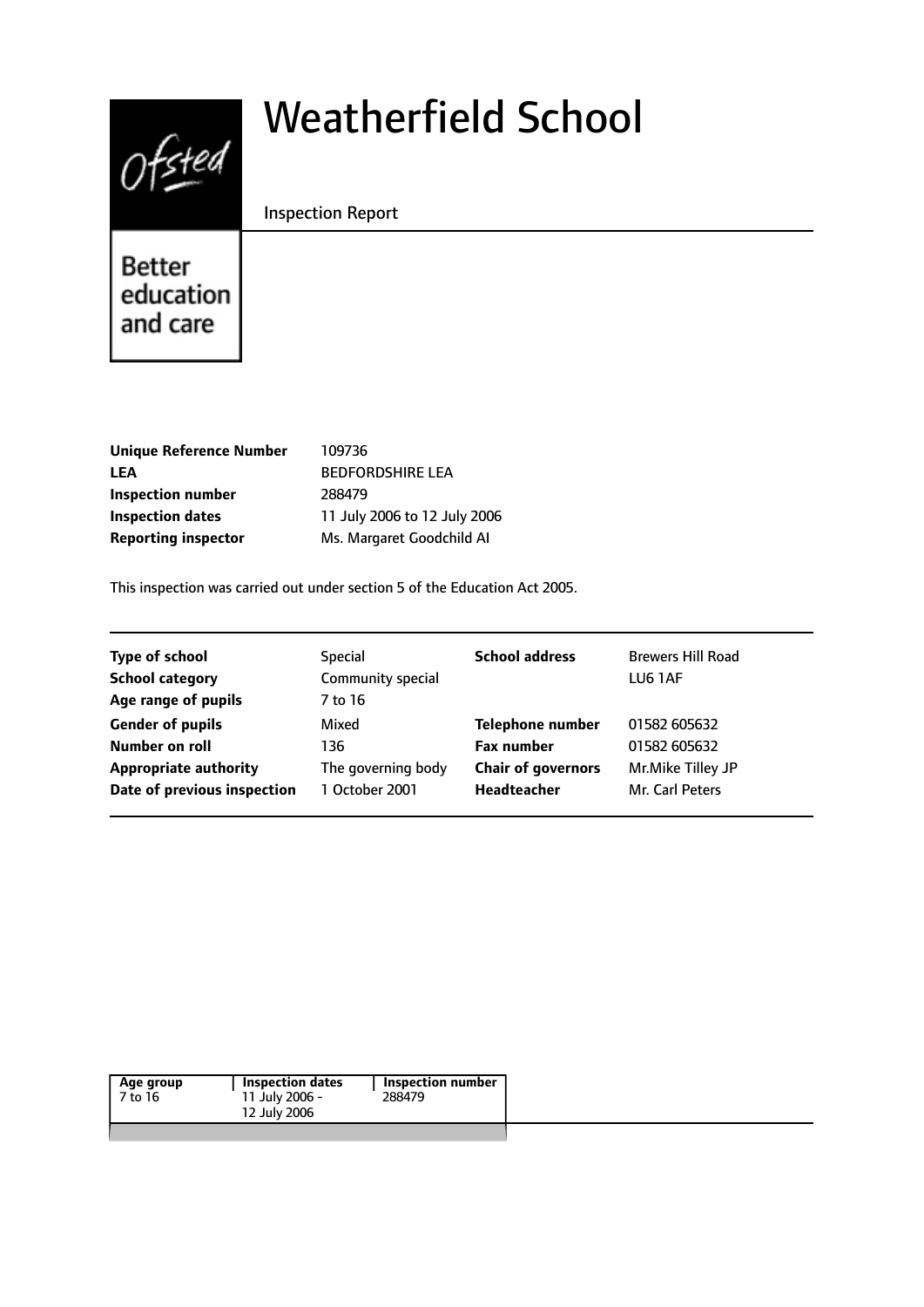#### Website: www.ofsted.gov.uk

This document may be reproduced in whole or in part for non-commercial educational purposes, provided that the information quoted is reproduced without adaptation and the source and date of publication are stated.

Further copies of this report are obtainable from the school. Under the Education Act 2005, the school must provide a copy of this report free of charge to certain categories of people. A charge not exceeding the full cost of reproduction may be made for any other copies supplied.

<sup>©</sup> Crown copyright 2006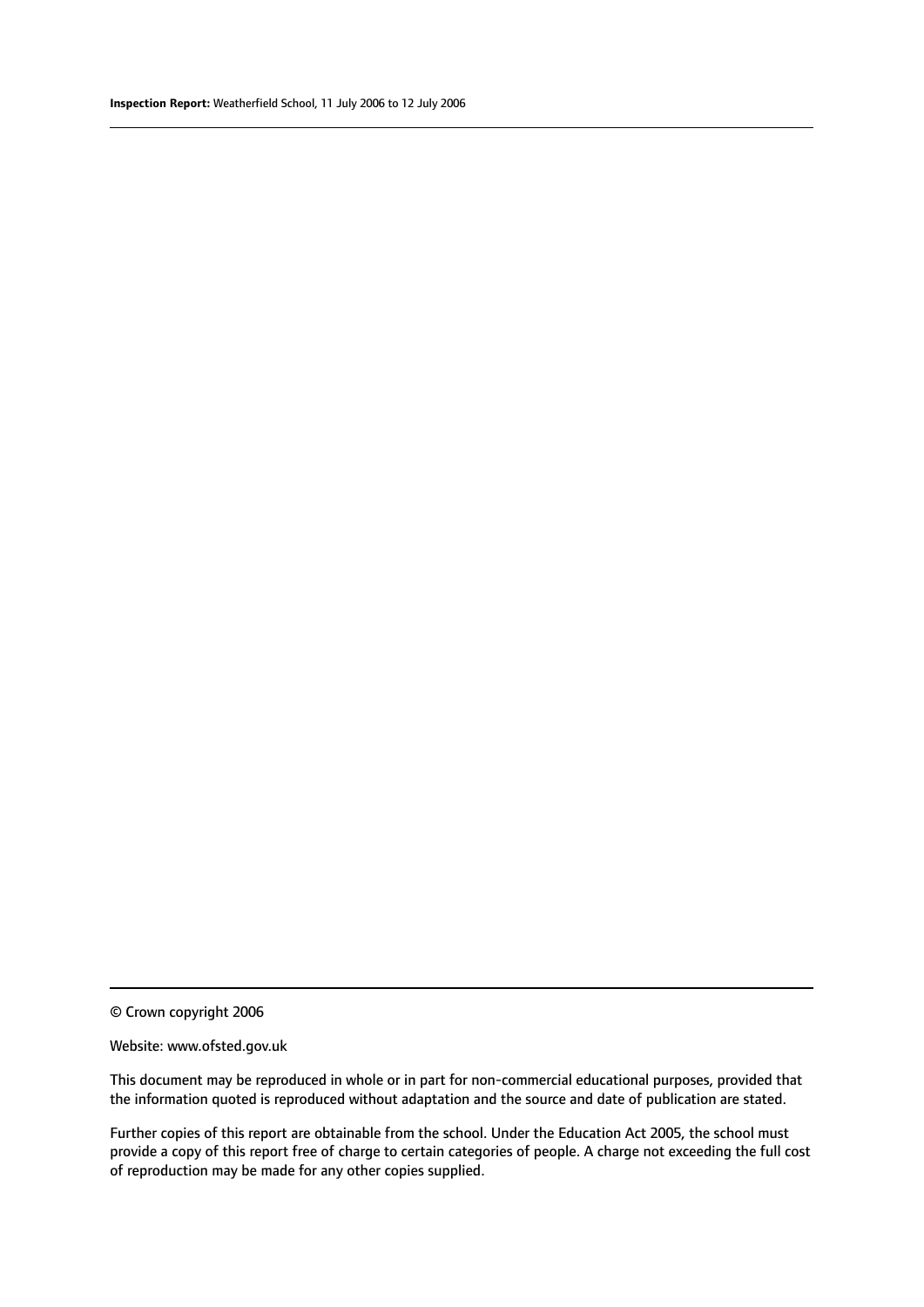# **Introduction**

The inspection was carried out by an Additional Inspector.

# **Description of the school**

This is a special school for pupils with moderate learning difficulties, although increasing numbers of pupils have joined the school in the last few years with more complex needs. As a result of their learning difficulties and disabilities, pupils' attainment on entry is well below the national average. Most pupils are White British, from varied social backgrounds, and there are nearly twice as many boys as girls.

# **Key for inspection grades**

| Good         |
|--------------|
|              |
| Satisfactory |
| Inadequate   |
|              |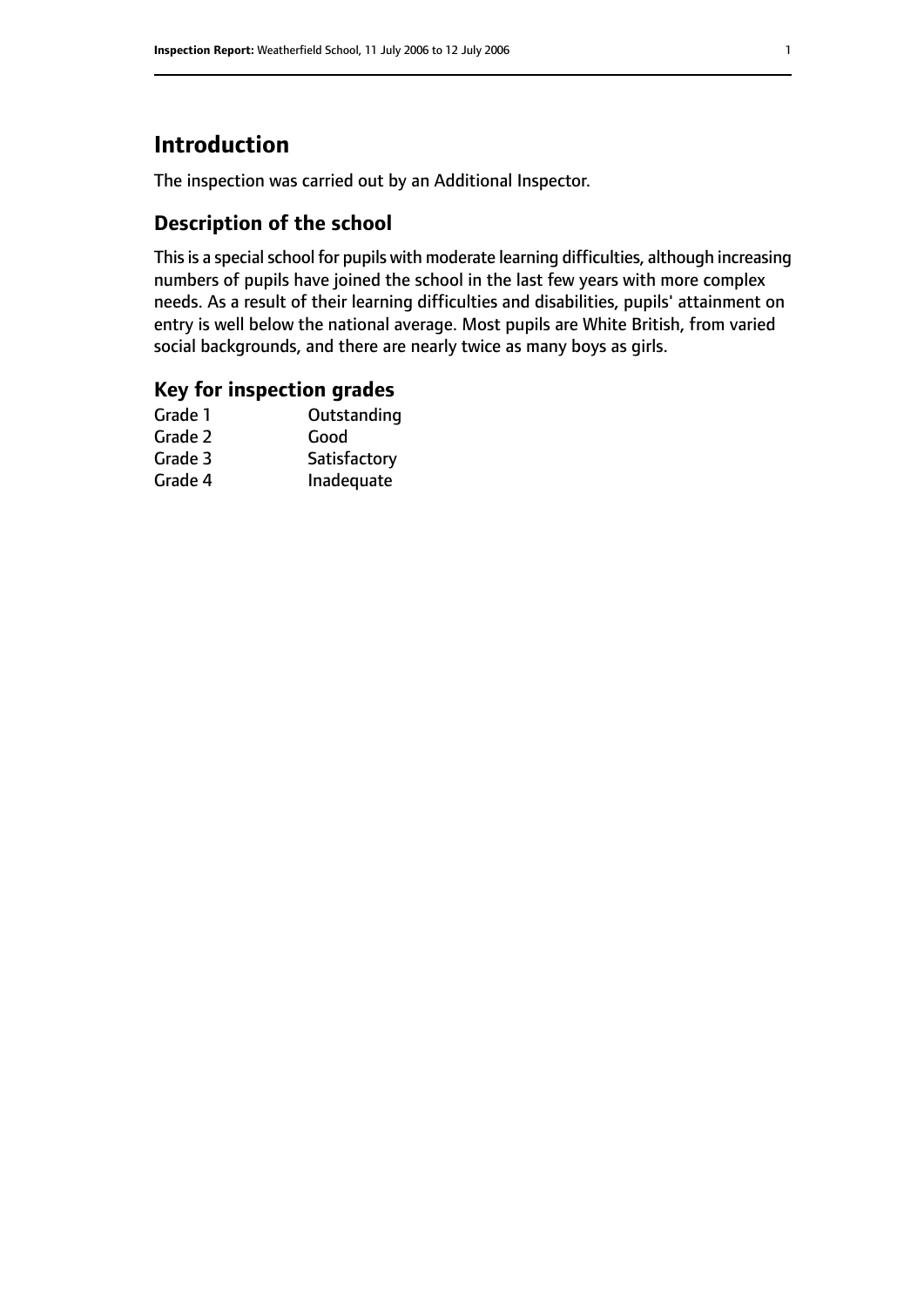# **Overall effectiveness of the school**

#### **Grade: 2**

Inspection findings show that this is a good school, although senior managers judge that it is satisfactory with some good features. It enables pupils to make good progress in their personal development and to achieve well academically. Pupils are happy and confident and, by the time they leave, most have gained a number of nationally recognised qualifications. This is because staff work as a dedicated team who care about the pupils. The curriculum meets pupils' needs well and the school farm makes an outstanding contribution to their development. Teaching is good overall although teachers do not always make as much use as they should of information about the next steps in pupils' learning to match work to the needs of individual pupils. The headteacher, senior staff and governing body provide good leadership for the school. They are committed to meeting pupils' needs and have been exceptionally successful in recruiting and retaining experienced teachers. Procedures for collecting information about the school's effectiveness and for planning whole-school improvement are too informal, however, and not as rigorous as they should be. Improvement since the last inspection has, therefore, been satisfactory and the school is soundly placed to improve further. It provides good value for money.

#### **What the school should do to improve further**

- Extend and formalise the way the school's work is monitored and evaluated by managers at all levels and the way whole-school improvement is planned. - Increase the use of assessment information in lesson planning so that work is consistently matched to the needs of individual pupils.

# **Achievement and standards**

#### **Grade: 2**

Pupils achieve well. Although standards are below the national average as a result of pupils' learning difficulties, all pupils leave with formal qualifications and many gain several awards. Most pupils gain Entry Level Certificates in a number of subjects and the silver level in the Award Scheme Development & Accreditation Network (ASDAN) Youth Award Scheme. The most able pupils also achieve GCSE passes in science, art and design and design and technology, and pupils with more complex needs meet with success in the ASDAN Towards Independence award. A small minority of pupils in Years 10 and 11 are currently studying GCSE in English and mathematics through a link with a local mainstream school. As they move through the school, pupils make good progress towards challenging targets. They do well in English and mathematics, and higher and average attaining pupils do exceptionally well in science at Key Stages 3 and 4. Pupils make good progress overall in all subjects, but occasionally a few higher and lower attaining pupils do less well than they could in lessons because work is not matched closely enough to their very differing needs. Pupils meet with a high level of success in sport: the school recently won the Football Association Charter Standard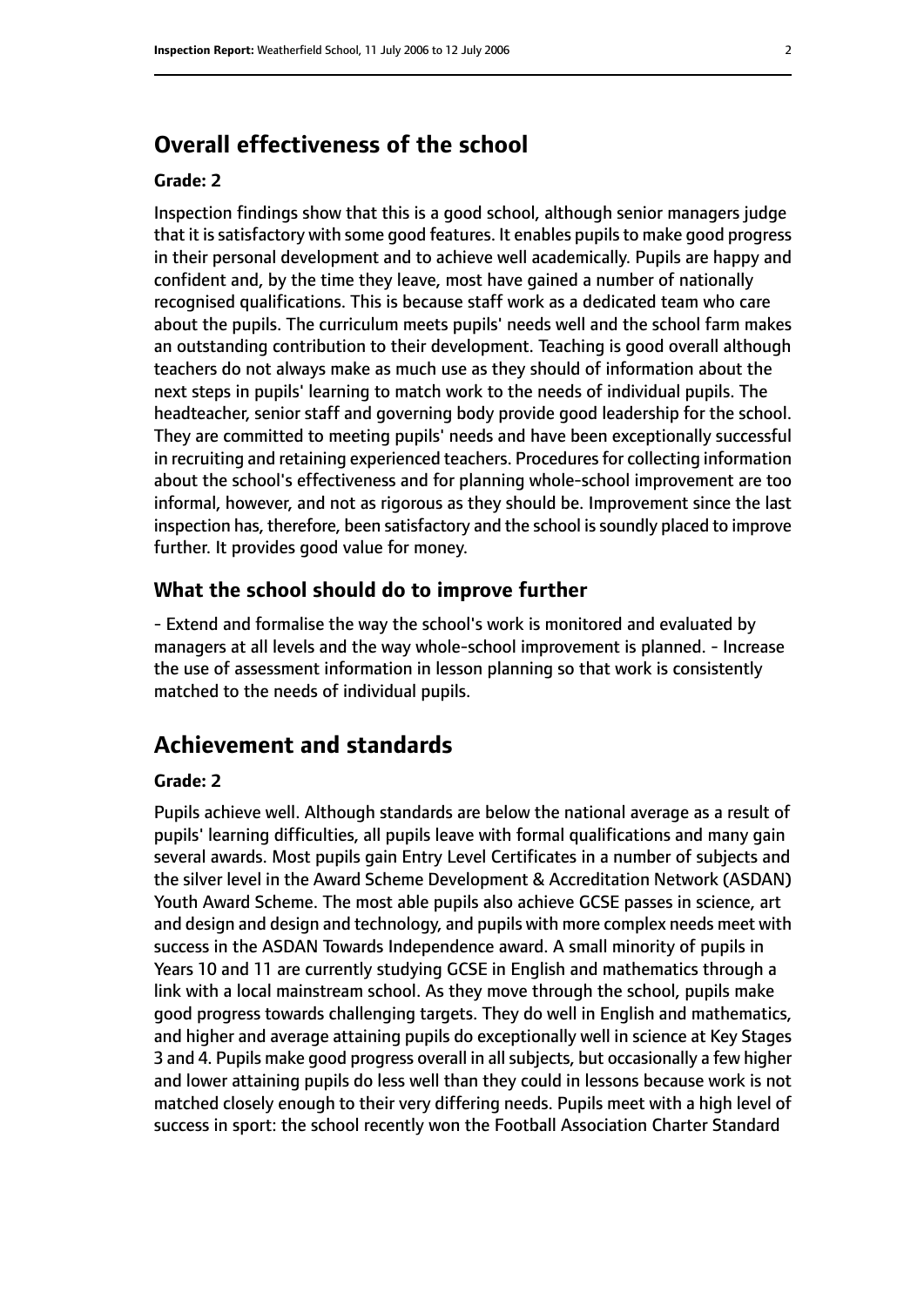Award for special schools nationally. Year 9 girls are currently East of England netball champions for special schools and boys are the champions in football.

#### **Personal development and well-being**

#### **Grade: 2**

Pupils make good progress in their personal development. They are happy and confident, polite and enthusiastic. Most pupils behave well, they enjoy school and attendance is above average for a school of this type. The school has recently gained Healthy Schools status and pupils are making good progress in their understanding of healthy living, with younger pupils in particular opting for healthy choices. Pupils take part readily in a wide range of sporting activities and take a pride in their achievements. Most pupils feel safe and confident to seek help if they need it and they relate warmly to one another. Pupils respond well to opportunities to take responsibility. The school council is actively involved in putting forward ideas, has a budget and meets with senior managers to discuss ways of improving the school. Older pupils support younger ones, some have trained as peer mentors, and all pupils are involved in regular charity fundraising. The personal qualities that the school fosters in its pupils and the good progress they make in acquiring basic skills stand them in good stead for the future. Spiritual, moral, social and cultural development is good, and the school turns out well-rounded pupils capable of making a positive contribution to society.

# **Quality of provision**

#### **Teaching and learning**

#### **Grade: 2**

The quality of teaching is good. Teachers have good knowledge of the subjects that they teach and most are very experienced in working with pupils with learning difficulties. They have established good relationships with their pupils and expect them to try their best. Behaviour is usually managed effectively and pupils are keen to learn. Where teaching is good and occasionally outstanding, teachers use questioning skilfully to probe pupils' thinking, and learning is made exciting. Occasionally, in lessons that are well planned overall and good in many other respects, teachers do not make as much use as they should of information about the next steps in learning for individual pupils. A system for diagnosing the needs of individual pupils when they join the school has been introduced, pupils' individual targets are specific and the school has satisfactory methods for tracking pupils' progress. Pupils are given some homework and parents are kept informed about their children's progress but they could be better informed about what their children are learning and how they might help them at home.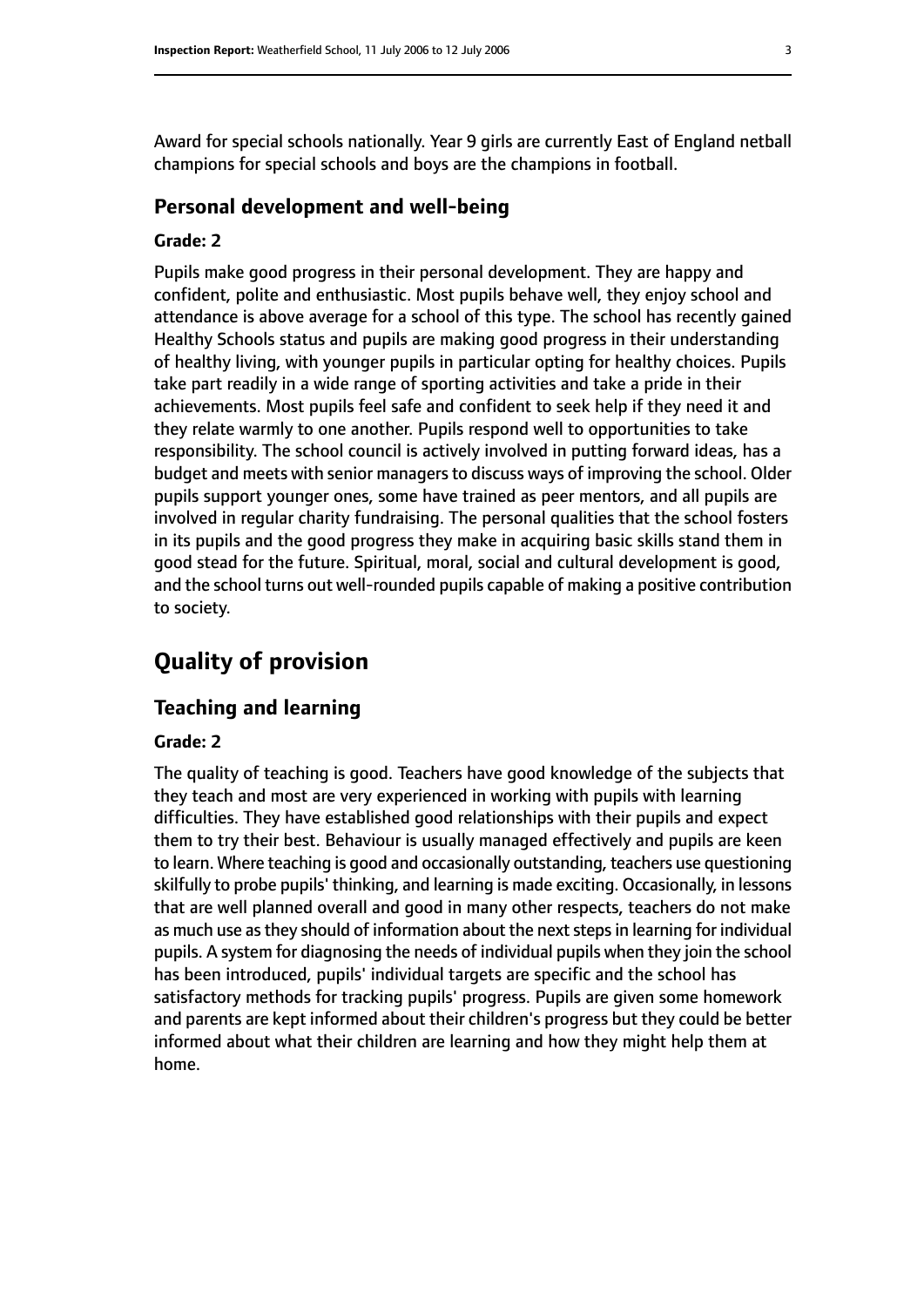#### **Curriculum and other activities**

#### **Grade: 2**

The curriculum meets pupils' needs well overall and the school has appropriately revised its expectations of what pupils will learn in each class in response to the increasing numbers with more complex needs. Appropriate emphasis is given to developing pupils' basic skills of literacy, numeracy and information and communication technology and to personal, social and health education. Opportunities for pupils to gain qualifications are good and the school makes effective use of its close links with mainstream schools to extend the chances open to individual pupils. Opportunities for pupils to follow vocational courses and to find out about the world of work are satisfactory and developing. All pupils benefit from a wide range of educational visits and from the stimulation that comes from visitors to the school, including a weekly visit by a dance teacher who teaches ballet to pupils in Key Stages 2 and 3. The farm unit, which is located in the school grounds - with its sheep, goats, poultry and other animals, vegetable gardens and greenhouses - makes an outstanding contribution to pupils' personal development, to their understanding of living things, and provides a very real opportunity for them to take responsibility.

#### **Care, guidance and support**

#### **Grade: 2**

The school takes good care of its pupils and effective systems are in place to makes sure that they are protected. Behaviour is managed well and any incidents of bullying are dealt with quickly. The school is an orderly, purposeful place in which pupils feel secure to learn and develop, and their success is celebrated through various rewards and certificates. Strong links with other agencies, including a speech therapist and music therapist, and a qualified counsellor on the school's staff, provide good support for pupils. Close liaison with local colleges, with the Connexions service and the use of external mentors, as well as an established careers programme, support preparation for when pupils move on at 16. Pupils receive satisfactory guidance about how to improve their work and good personal advice. They attend their own annual reviews and are becoming increasingly involved in evaluating their progress in lessons.

## **Leadership and management**

#### **Grade: 2**

Leadership is good. The headteacher provides strong leadership and is supported well in this by other senior staff who have clearly defined responsibilities and a general commitment to do all that they can to meet pupils' needs. Governors make a good contribution to the school's work, some through regular visits to the school and others through the wide range of expertise that they bring. Links with other educational establishments are extensive and the school has productive links with a number of local businesses. It has recently gathered the detailed views of parents and other stakeholders and is using these to improve the school. The management of the school is satisfactory, with scope for further improvement. Managers check the school's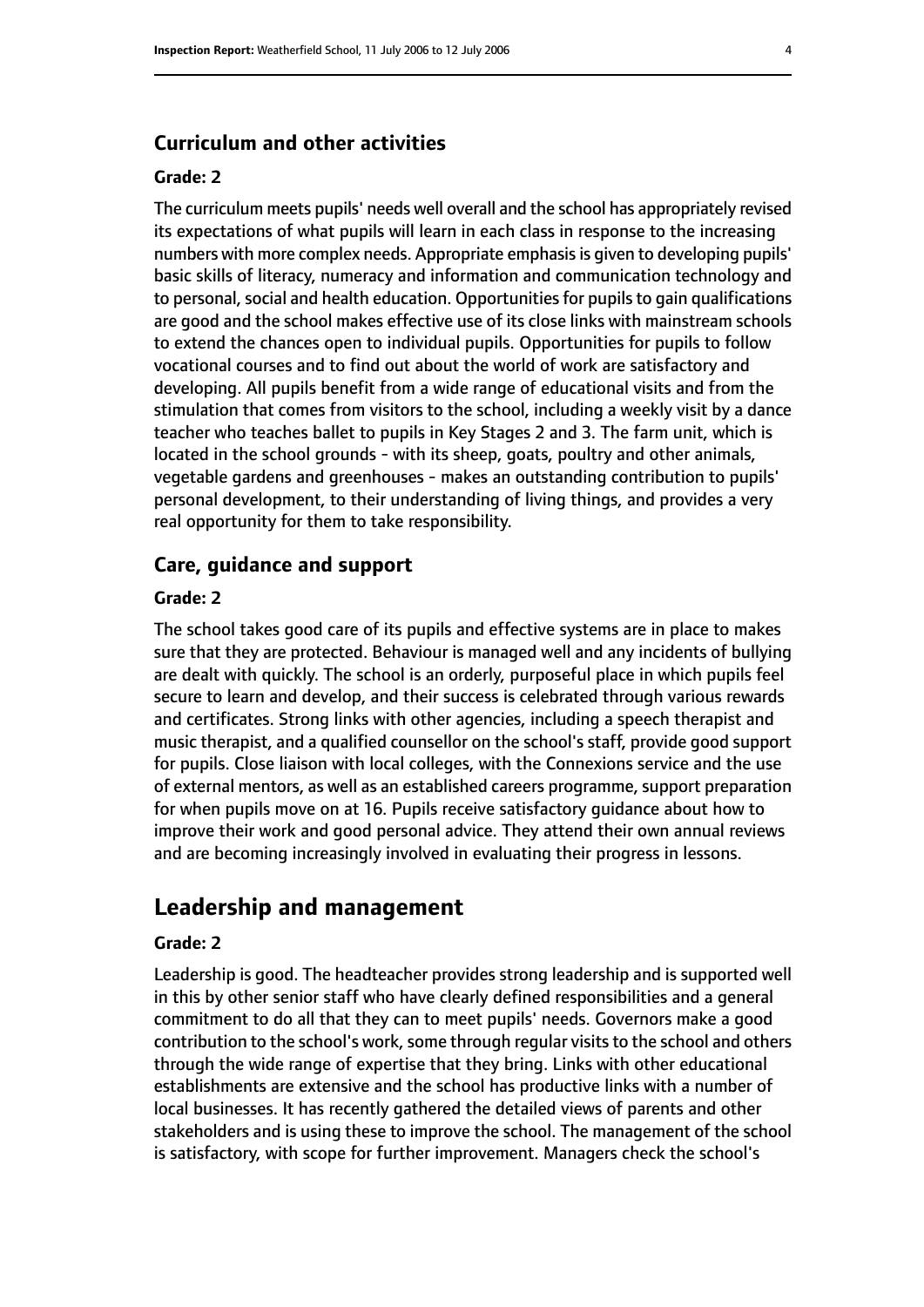effectiveness regularly on an informal basis and the small minority of inexperienced staff feel very well supported. However, there is insufficient formal monitoring by managers at all levels as part of a system of continuousschool improvement. Managers do not observe lessons often enough or regularly sample pupils' work, although they are increasingly using data to find out how much progress pupils are making. Detailed plans have been documented for improving individual subjects but there is no comprehensive whole-school plan for moving the school forward, only a brief list of overall priorities. This has not prevented Weatherfield from providing pupils with a good education because the school has been very effective in retaining a team of long-serving and dedicated staff, and because a great deal of development takes place through discussion that is not documented. Improvement since the last inspection has been satisfactory and the school is soundly placed to improve further.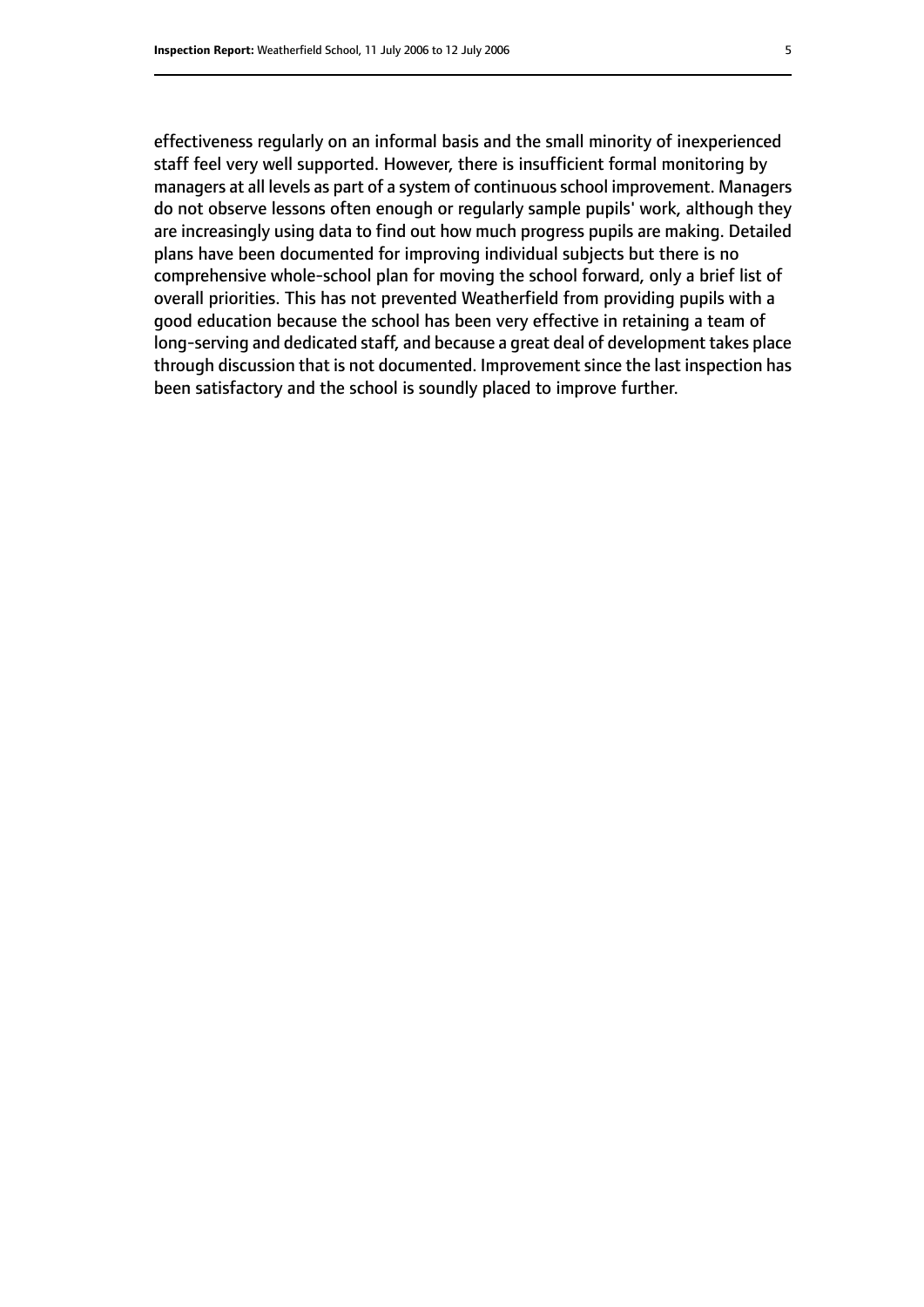**Any complaints about the inspection or the report should be made following the procedures set out inthe guidance 'Complaints about school inspection', whichis available from Ofsted's website: www.ofsted.gov.uk.**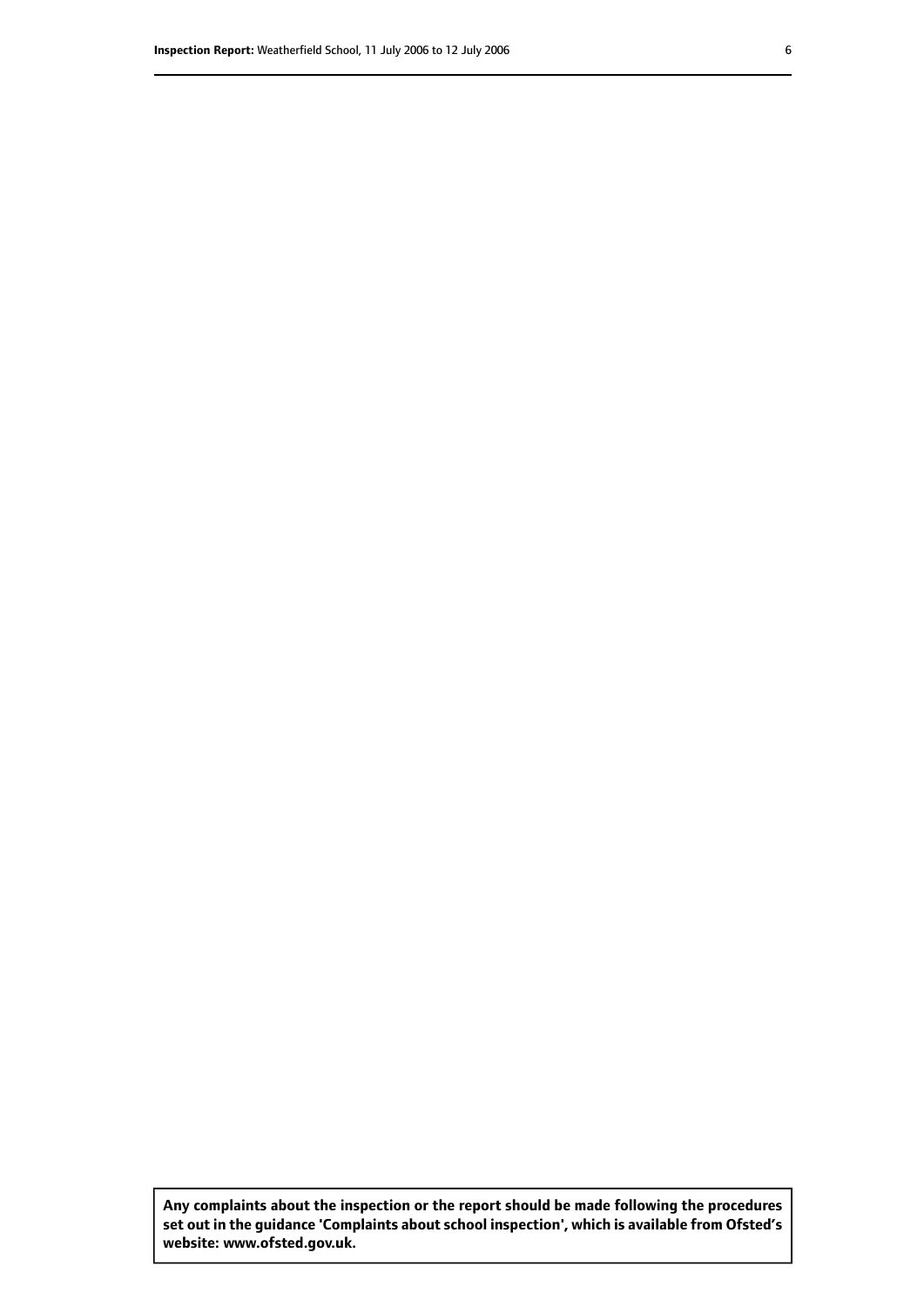# **Inspection judgements**

| Key to judgements: grade 1 is outstanding, grade 2 good, grade 3 | School<br><b>Overall</b> | $16-19$ |
|------------------------------------------------------------------|--------------------------|---------|
| satisfactory, and grade 4 inadequate                             |                          |         |

#### **Overall effectiveness**

| How effective, efficient and inclusive is the provision of education,<br>integrated care and any extended services in meeting the needs of<br>learners? |     | NА        |
|---------------------------------------------------------------------------------------------------------------------------------------------------------|-----|-----------|
| How well does the school work in partnership with others to promote<br>learners' well-being?                                                            |     | NА        |
| The quality and standards in foundation stage                                                                                                           | ΝA  | <b>NA</b> |
| The effectiveness of the school's self-evaluation                                                                                                       |     | ΝA        |
| The capacity to make any necessary improvements                                                                                                         | Yes | NА        |
| Effective steps have been taken to promote improvement since the last<br>inspection                                                                     | Yes | ΝA        |

#### **Achievement and standards**

| How well do learners achieve?                                                                               | ΝA        |
|-------------------------------------------------------------------------------------------------------------|-----------|
| The standards <sup>1</sup> reached by learners                                                              | NА        |
| How well learners make progress, taking account of any significant variations<br>between groups of learners | <b>NA</b> |
| How well learners with learning difficulties and disabilities make progress                                 | <b>NA</b> |

#### **Personal development and well-being**

| How good is the overall personal development and well-being of the                                               | NА        |
|------------------------------------------------------------------------------------------------------------------|-----------|
| learners?                                                                                                        |           |
| The extent of learners' spiritual, moral, social and cultural development                                        | <b>NA</b> |
| The behaviour of learners                                                                                        | <b>NA</b> |
| The attendance of learners                                                                                       | <b>NA</b> |
| How well learners enjoy their education                                                                          | <b>NA</b> |
| The extent to which learners adopt safe practices                                                                | <b>NA</b> |
| The extent to which learners adopt healthy lifestyles                                                            | <b>NA</b> |
| The extent to which learners make a positive contribution to the community                                       | <b>NA</b> |
| How well learners develop workplace and other skills that will contribute to<br>their future economic well-being | <b>NA</b> |

#### **The quality of provision**

| How effective are teaching and learning in meeting the full range of<br>the learners' needs?          | ΝA |
|-------------------------------------------------------------------------------------------------------|----|
| How well do the curriculum and other activities meet the range of<br>needs and interests of learners? | ΝA |
| How well are learners cared for, guided and supported?                                                | NА |

 $^1$  Grade 1 - Exceptionally and consistently high; Grade 2 - Generally above average with none significantly below average; Grade 3 - Broadly average; Grade 4 - Exceptionally low.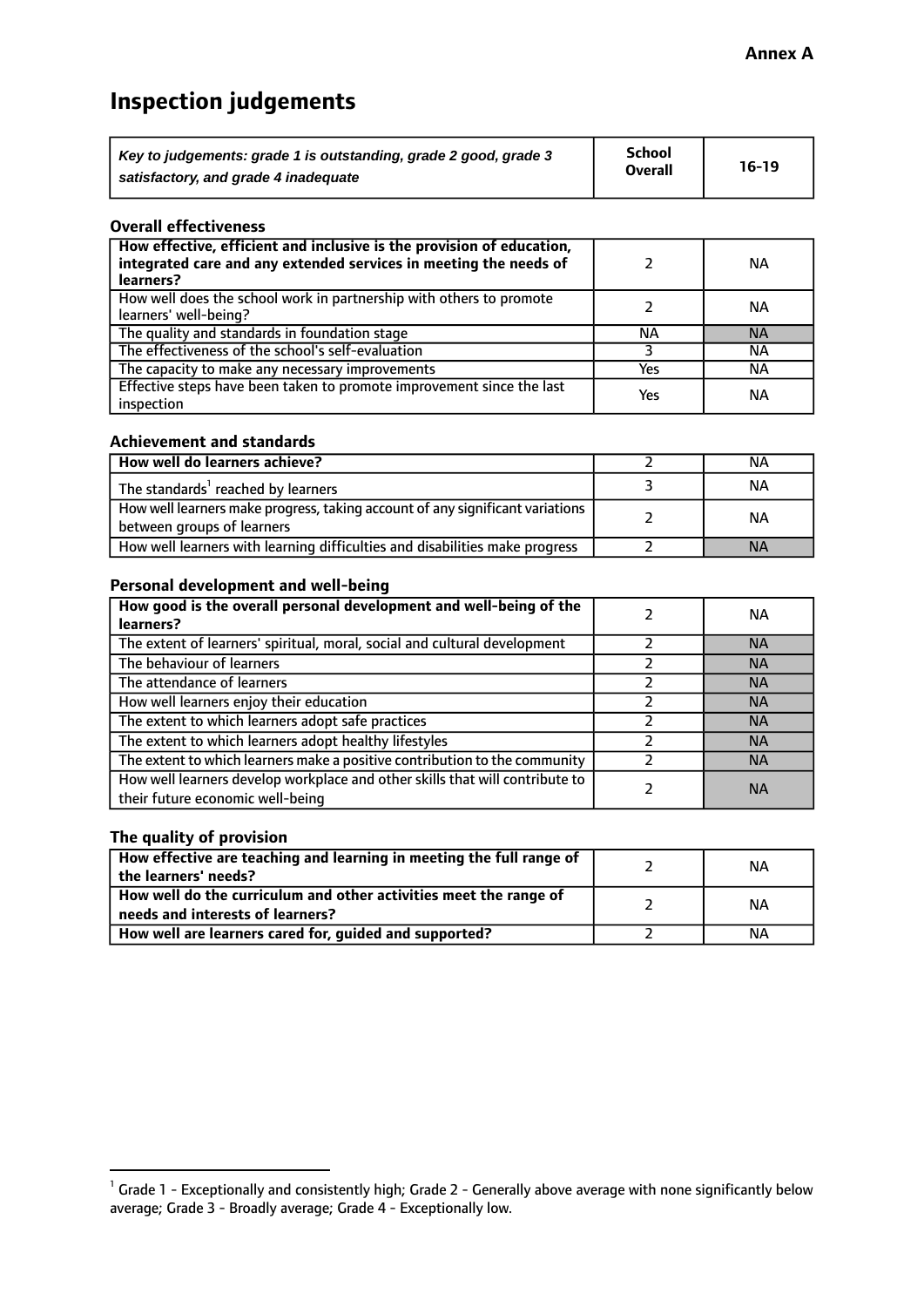# **Leadership and management**

| How effective are leadership and management in raising achievement<br>and supporting all learners?                                              |     | NA.       |
|-------------------------------------------------------------------------------------------------------------------------------------------------|-----|-----------|
| How effectively leaders and managers at all levels set clear direction leading<br>to improvement and promote high quality of care and education |     | <b>NA</b> |
| How effectively performance is monitored, evaluated and improved to meet<br>challenging targets, through quality assurance and self-review      |     | <b>NA</b> |
| How well equality of opportunity is promoted and discrimination tackled so<br>that all learners achieve as well as they can                     |     | <b>NA</b> |
| How effectively and efficiently resources are deployed to achieve value for<br>money                                                            |     | <b>NA</b> |
| The extent to which governors and other supervisory boards discharge their<br>responsibilities                                                  |     | <b>NA</b> |
| The adequacy and suitability of staff to ensure that learners are protected                                                                     | Yes | <b>NA</b> |

| The extent to which schools enable learners to be healthy                                     |            |  |
|-----------------------------------------------------------------------------------------------|------------|--|
| Learners are encouraged and enabled to eat and drink healthily                                | Yes        |  |
| Learners are encouraged and enabled to take regular exercise                                  | <b>Yes</b> |  |
| Learners are discouraged from smoking and substance abuse                                     | Yes        |  |
| Learners are educated about sexual health                                                     | Yes        |  |
| The extent to which providers ensure that learners stay safe                                  |            |  |
| Procedures for safequarding learners meet current government requirements                     | Yes        |  |
| Risk assessment procedures and related staff training are in place                            | <b>Yes</b> |  |
| Action is taken to reduce anti-social behaviour, such as bullying and racism                  | <b>Yes</b> |  |
| Learners are taught about key risks and how to deal with them                                 | Yes        |  |
| The extent to which learners make a positive contribution                                     |            |  |
| Learners are helped to develop stable, positive relationships                                 | Yes        |  |
| Learners, individually and collectively, participate in making decisions that affect them     | Yes        |  |
| Learners are encouraged to initiate, participate in and manage activities in school and the   | <b>Yes</b> |  |
| wider community                                                                               |            |  |
| The extent to which schools enable learners to achieve economic well-being                    |            |  |
| There is provision to promote learners' basic skills                                          | Yes        |  |
| Learners have opportunities to develop enterprise skills and work in teams                    | Yes        |  |
| Careers education and guidance is provided to all learners in key stage 3 and 4 and the sixth | Yes        |  |
| form                                                                                          |            |  |
| Education for all learners aged 14-19 provides an understanding of employment and the         | <b>Yes</b> |  |
| economy                                                                                       |            |  |